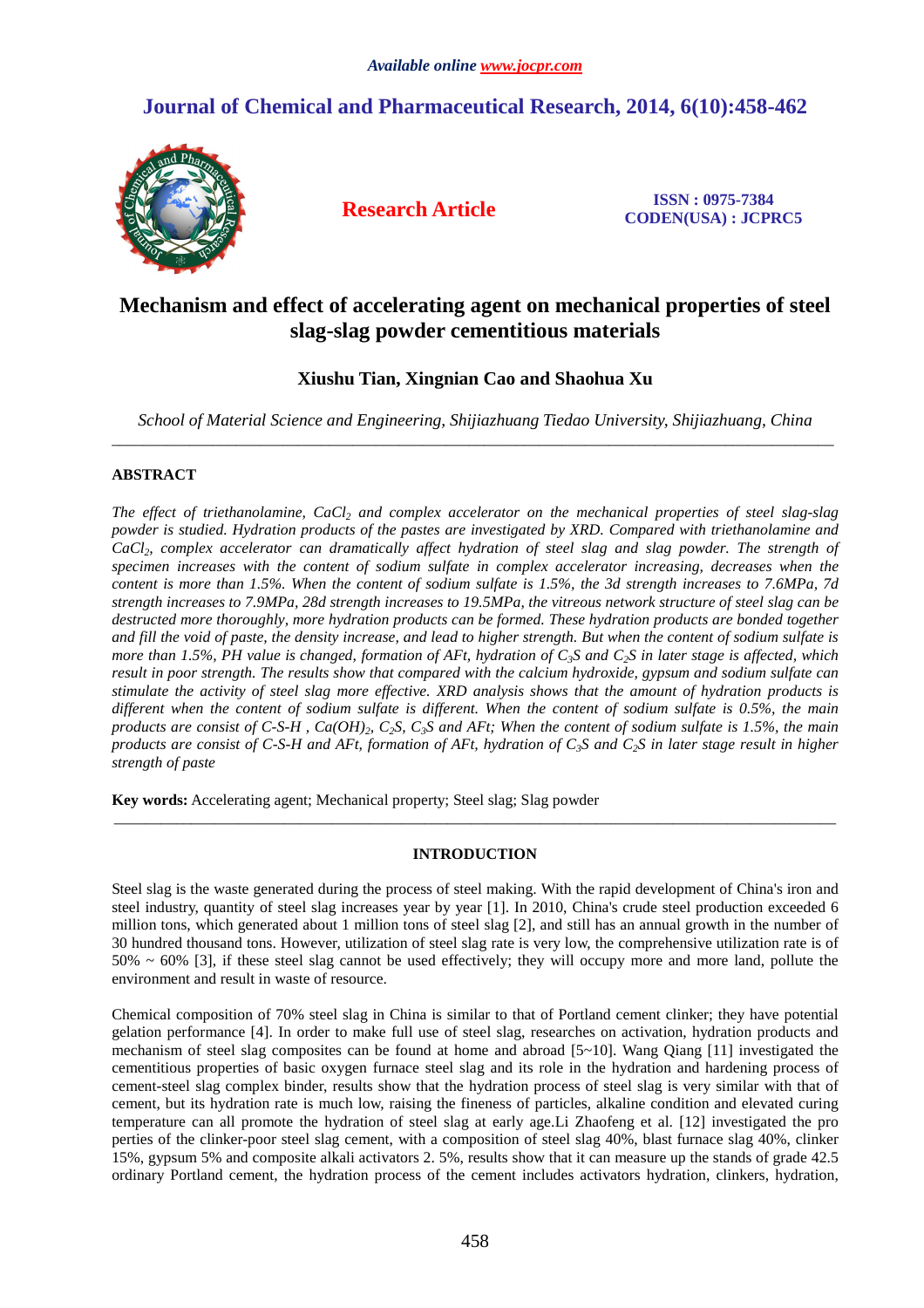steel slag dissociation and hydration, the normal setting and hardening of the cement depend on the components of the composite activators and the first hydration products of clinker.

*\_\_\_\_\_\_\_\_\_\_\_\_\_\_\_\_\_\_\_\_\_\_\_\_\_\_\_\_\_\_\_\_\_\_\_\_\_\_\_\_\_\_\_\_\_\_\_\_\_\_\_\_\_\_\_\_\_\_\_\_\_\_\_\_\_\_\_\_\_\_\_\_\_\_\_\_\_\_*

However, due to the unstable chemical composition of steel slag, the effect of different activator on the hydration process of steel slag-slag powder is different, and mechanism on activity should yet to be studied. In this paper, the effect of triethanolamine, CaCl<sub>2</sub> and complex accelerating agent on mechanical properties of steel slag-slag powder are studied; the mechanism is analyzed by XRD

### **EXPERIMENTAL SECTION**

1. Materials

The steel slag provided by a steel plant in Qian'an, with the grain size of less than 5mm. It can be used in test After grinding in a ball mill, until the specific surface area less than  $450m^2/kg$ . Triethanolamine, CaCl<sub>2</sub> and complex accelerator are used as accelerating agents.

#### 2. Specimen preparation

The standard plastic consistency of  $s=28\pm 2$  mm (the sign s denotes the dropping depth of the testing needle of Vickle's meter passing through the pastes) was adopted to control the water amount required. The size of the paste specimens was  $20\times20\times20$  mm. After molding and curing at  $20\pm1$ °C and 95% R.H. for 1 d, the specimens were demolded and cured in natural water fo3d,7d and 28d.

#### 3. Testing and characterization**.**

The compressive strength is tested by NYL-60 compression-testing machine.

The microstructure of specimens were determined by X-ray diffraction(XRD, X'Pert MPD) with Cu kα radiation.( $λ=0.15418µm$ )

#### **RESULTS AND DISCUSSION**

1. Effect of triethanolamine on mechanical properties of steel slag-slag powder

Fig.1 shows the effect of triethanolamine on compressive strength of 3d, 7d and 28d. The compressive strength of the specimen increases with the content of triethanolamine increasing, and decreases as the content is more than 1.0%. When the content of triethanolamine is 1.0%, the 3d strength increases about 366%, the 7d cement strength increases about 350%, 28d strength increases about 104%.



**Fig.1 Effect of triethanolamine on compressive strength of steel slag-slag powder** 

It reveals that, unshared electron pair of N atom in trieehanolamine is easy to form a covalent bond with metal ions, complexation reaction occurred. Complex compound is easily soluble in water, soluble region point is generated on the surface of the clinker particles, dissolution rate of  $C_3A$  and  $C_4AF$  increase, reaction of gypsum accelerates, more calcium sulfoaluminate occurred, the strength is enhanced. When the content of trieehanolamine is more than 1%, formation of more complex compound can restrain hydration of  $C_3S$  and  $C_2S$ , the strength is poor.

#### 2. Effect of CaCl2 on mechanical properties of steel slag-slag powder

Fig.2 shows the effect of CaCl<sub>2</sub> on compressive strength of 3d, 7d and 28d. The strength of specimen increases with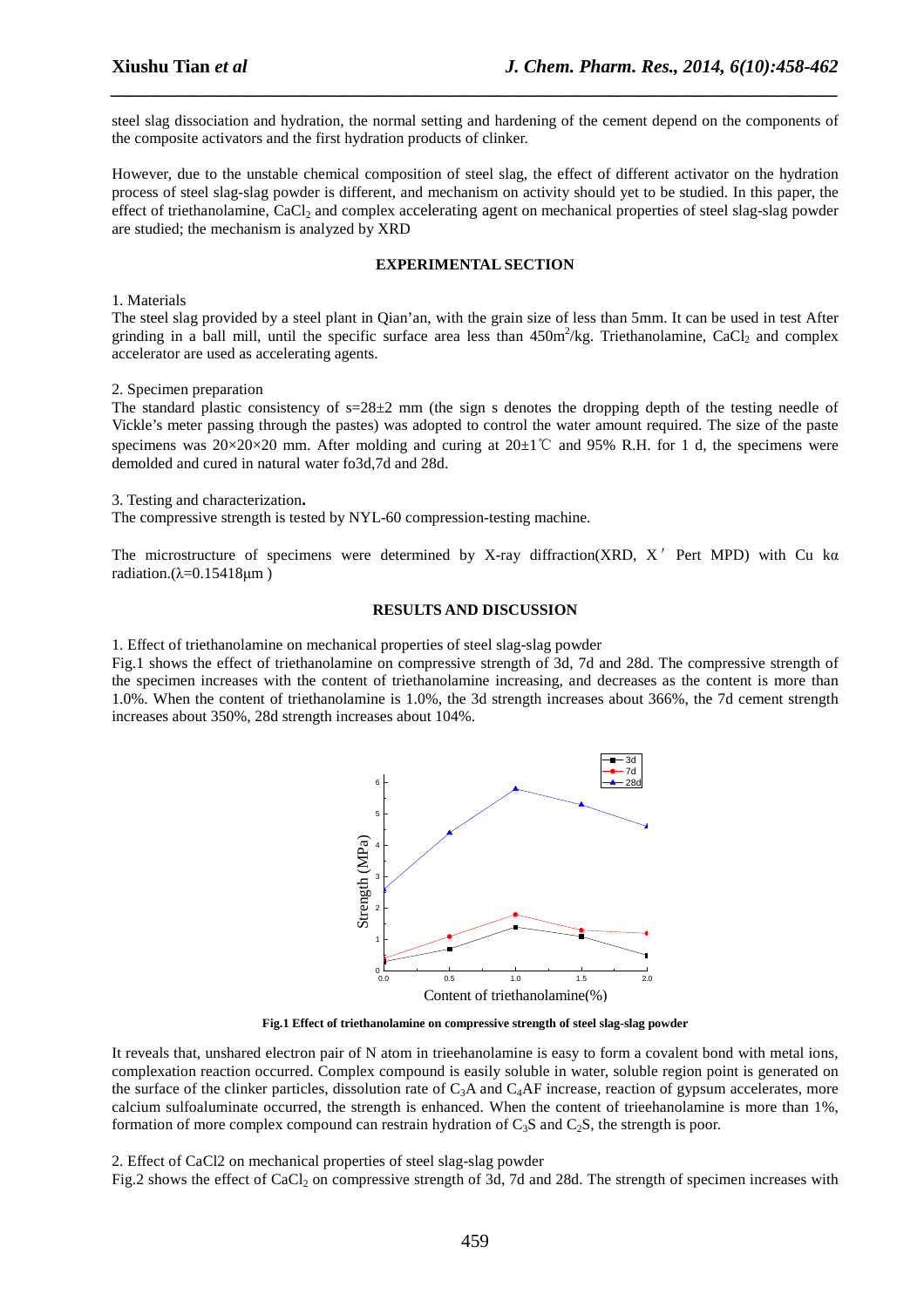the content of CaCl<sub>2</sub> increasing. When the content of CaCl<sub>2</sub> is 1.5%, the 3d strength increases to 2.4MPa, 7d strength increases to 8.0MPa, 28d strength increases to 16.8MPa.

*\_\_\_\_\_\_\_\_\_\_\_\_\_\_\_\_\_\_\_\_\_\_\_\_\_\_\_\_\_\_\_\_\_\_\_\_\_\_\_\_\_\_\_\_\_\_\_\_\_\_\_\_\_\_\_\_\_\_\_\_\_\_\_\_\_\_\_\_\_\_\_\_\_\_\_\_\_\_*



**Fig.2 Effect of CaCl<sup>2</sup> on compressive strength of steel slag-slag powder** 

It reveals that, CaCl<sub>2</sub> can enhance hydration of steel slag and slag powder in paste, the reactions are as follows:

 $CaCl<sub>2</sub>+3CaO·Al<sub>2</sub>O<sub>3</sub>+H<sub>2</sub>O=3CaO·Al<sub>2</sub>O<sub>3</sub>·3CaCl<sub>2</sub>·10H<sub>2</sub>O$ 

 $CaCl<sub>2</sub>+Ca(OH)<sub>2</sub>+H<sub>2</sub>O=CaCl<sub>2</sub>·3Ca(OH)<sub>2</sub>·12H<sub>2</sub>O$ 

With the increase of  $Ca(OH)_{2}$ , hydrated calcium silicate and hydrated calcium aluminate are formed, the crystal structures continue to be filled, the strength of paste can be improved.

3. Effect of complex accelerator on mechanical properties of steel slag-slag powder

Trieehanolamine-sodium sulfate complex accelerator is used in the experiments. Content of trieehanolamine is 0.05%, content of sodium sulfate is variable. Fig.3 shows the effect of complex accelerator on compressive strength of 3d, 7d and 28d. The strength of specimen increases with the content of sodium sulfate increasing, decreases when the content is more than 1.5%. When the content of sodium sulfate is 1.5%, the 3d strength increases to 7.6MPa, 7d strength increases to 7.9MPa, 28d strength increases to 19.5MPa.



**Fig.3 Effect of sodium sulfate on compressive strength of steel slag-slag powder** 

It reveals that, complex accelerator can dramatically affect hydration of steel slag and slag powder. The vitreous network structure of steel slag can be destructed more thoroughly; more hydration products can be formed. These hydration products are bonded together and fill the void of paste, the density increase, and lead to higher strength. But when the content of sodium sulfate is more than 1.5%, PH value is changed, formation of AFt, hydration of C<sub>3</sub>S and  $C_2S$  in later stage is affected, which result in poor strength.

#### 4. XRD analysis

Fig.4 shows the XRD patterns of the hardened specimen with 1.5% sodium sulfate of complex accelerator at 7d and 28d. It can be seen that, the main products are consist of C-S-H and AFt. The amount of hydration products is different when the age is different. Little C<sub>2</sub>S can be finding in the pattern of 28d, hydration of C<sub>2</sub>S lead to higher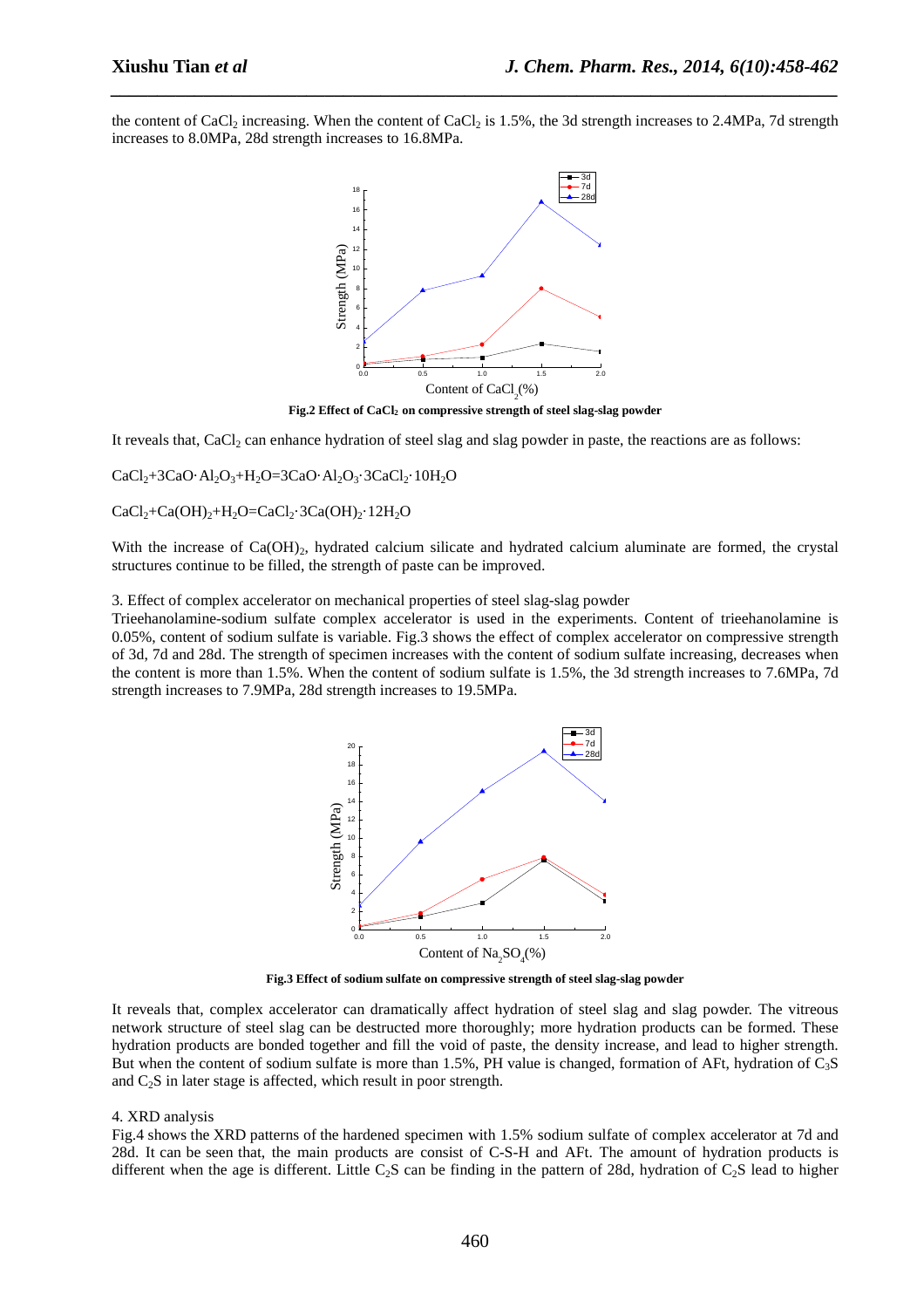strength in later stage.



*\_\_\_\_\_\_\_\_\_\_\_\_\_\_\_\_\_\_\_\_\_\_\_\_\_\_\_\_\_\_\_\_\_\_\_\_\_\_\_\_\_\_\_\_\_\_\_\_\_\_\_\_\_\_\_\_\_\_\_\_\_\_\_\_\_\_\_\_\_\_\_\_\_\_\_\_\_\_*

**Fig.4 XRD patterns of specimen with 1.5% sodium sulfate of complex accelerator at 7d and 28d** 

Fig.5 shows the XRD patterns of the hardened specimen with 0.5% and 1.5% sodium sulfate of complex accelerator at 28d. It can be seen that, the main products are consist of C-S-H and AFt. The amount of hydration products is different when the content of sodium sulfate is different. When the content of sodium sulfate is 0.5%, the main products are consist of C-S-H,  $Ca(OH)_2$ ,  $C_2S$ ,  $C_3S$  and AFt; When the content of sodium sulfate is 1.5%, the main products are consist of C-S-H and AFt, formation of AFt, hydration of  $C_3S$  and  $C_2S$  in later stage result in higher strength of paste.